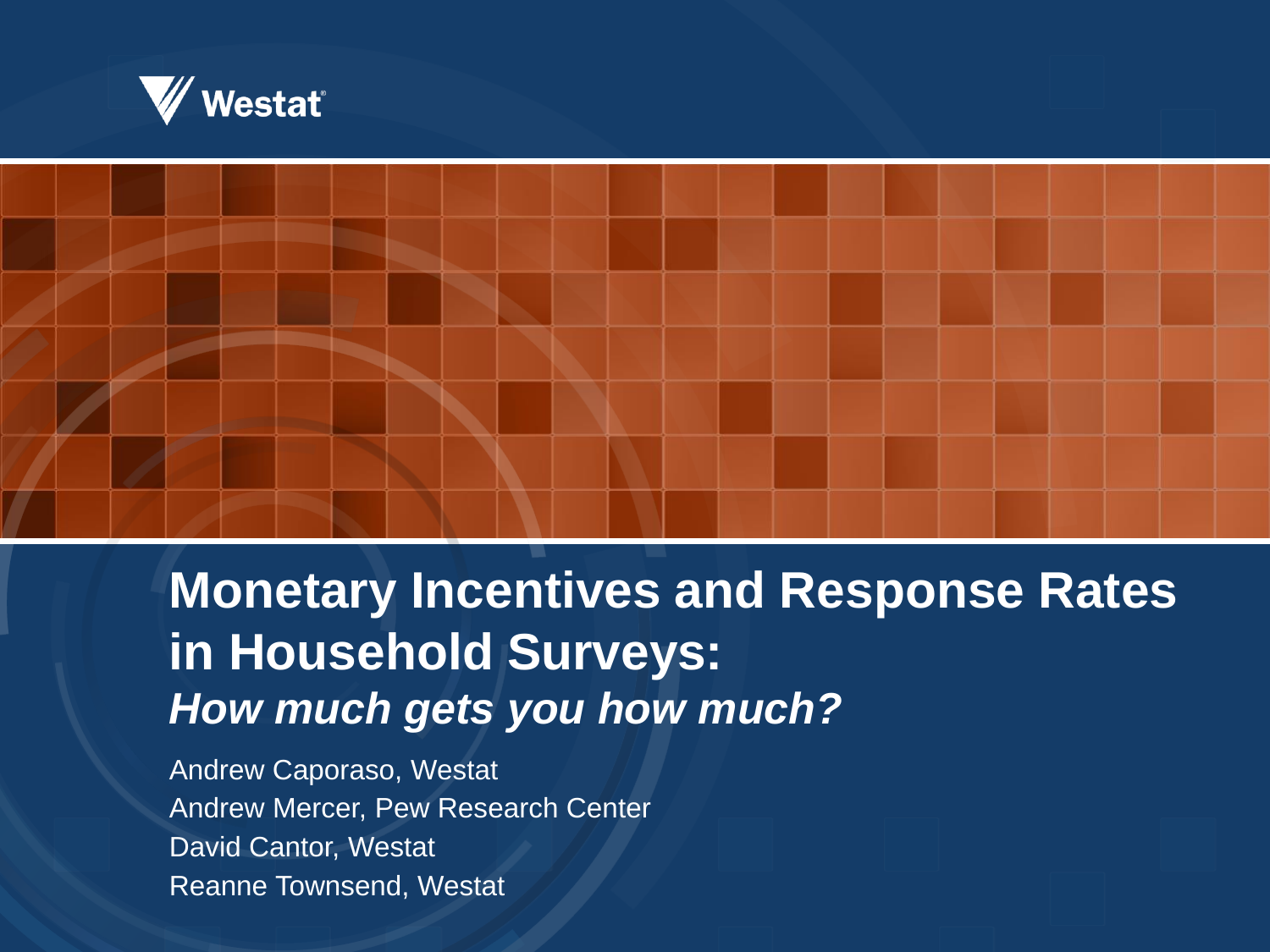## **Response Rates, 2000–2014:** All Studies

(*Williams, Brick & Hubbard (2016)*)



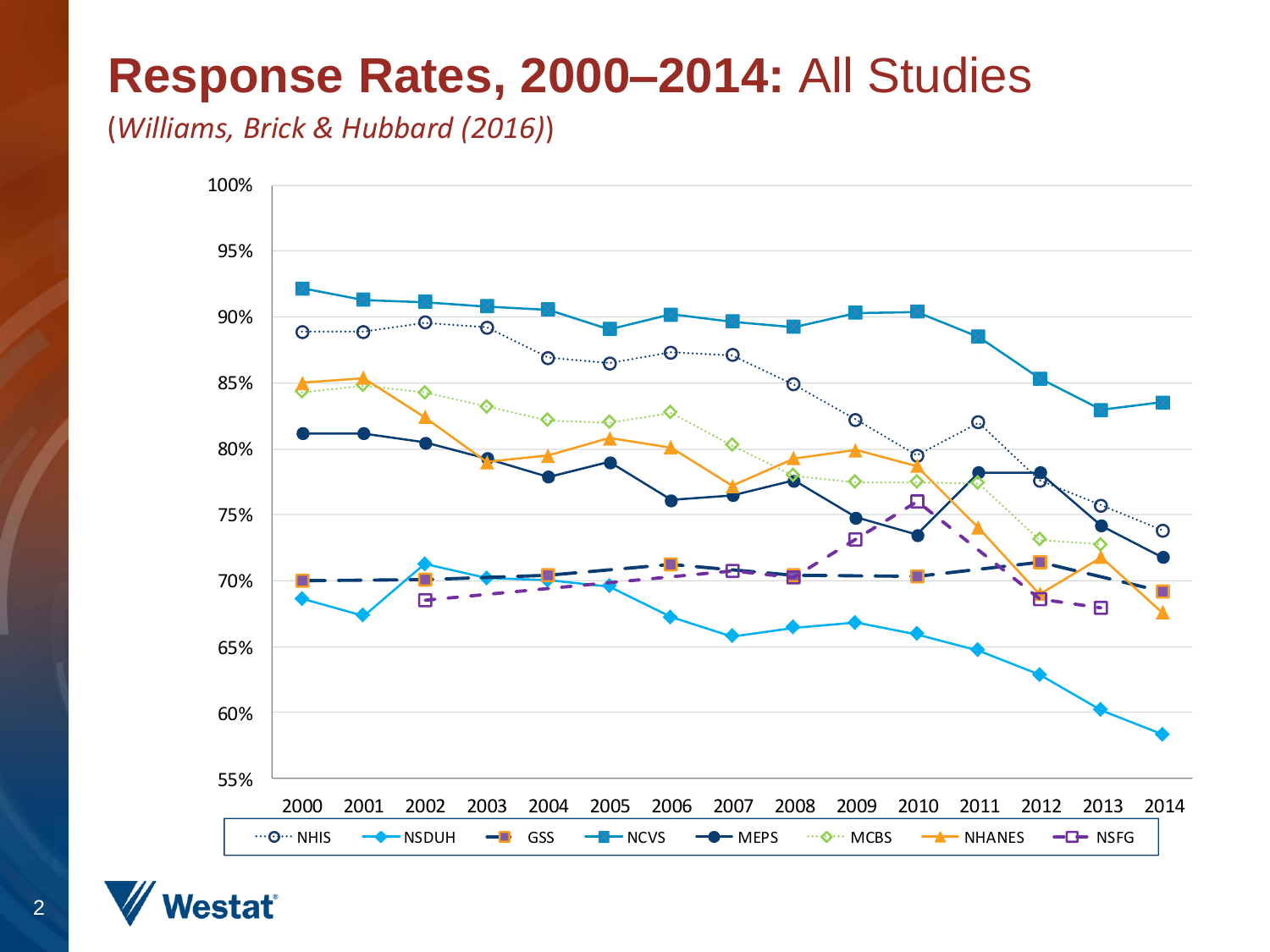# **Incentives and Response Rates**

**Incentives improve response rates**

- Monetary > Non-monetary
- Prepaid > Promised
	- Is this true across for all modes of data collection?
- More money > Less money
	- \$0 vs \$1 vs \$2 vs \$5 vs \$10?
- **"…no good evidence for how large an incentive should be." (Singer & Ye, 2013)**
	- *Should* depends on desired response rate and costs

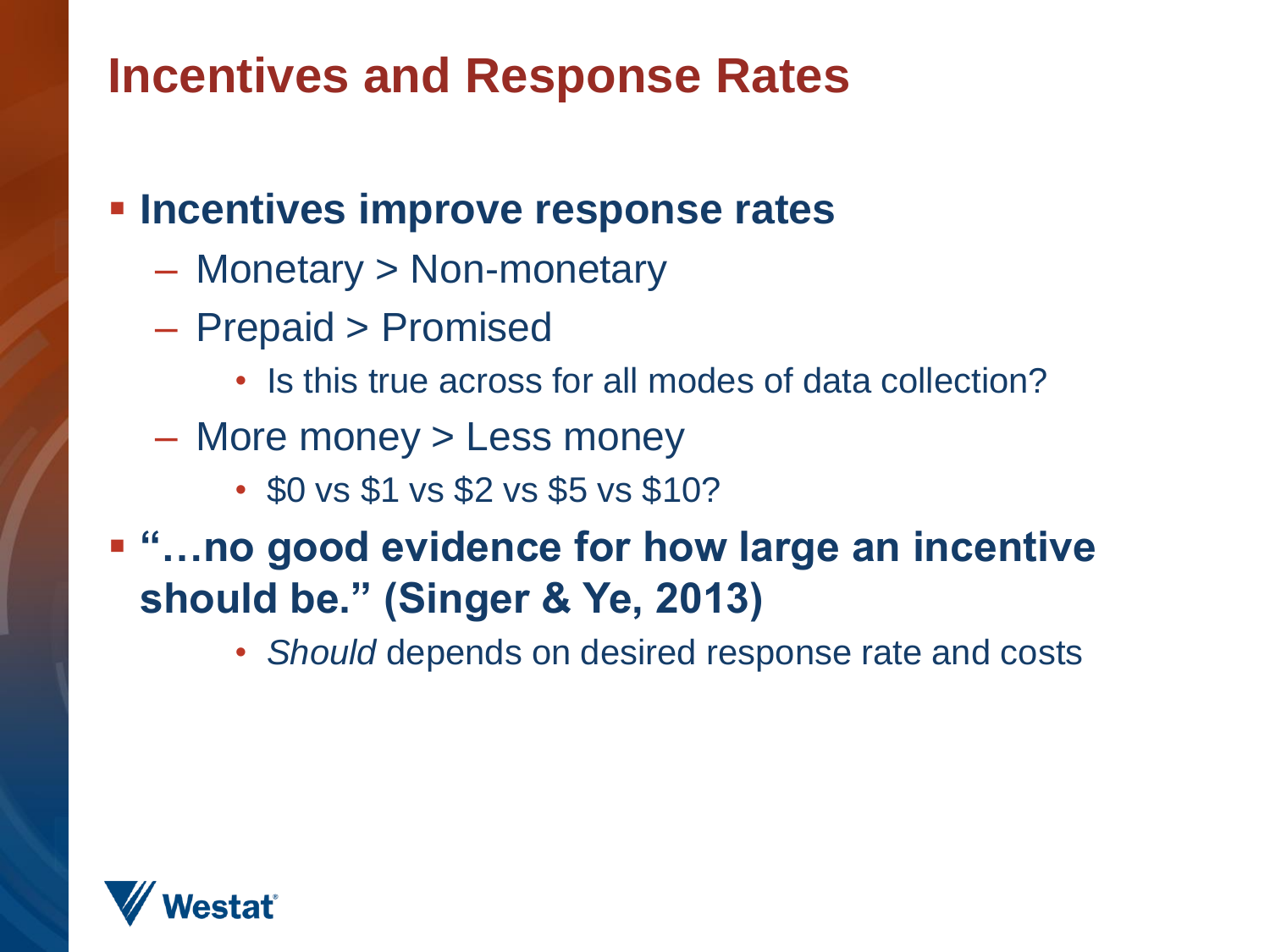# **Our Research Questions**

#### **What is the expected improvement in response rate per dollar of incentive?**

– The dose-response relationship

#### **How is this relationship impacted by...**

- Incentive timing (prepaid or promised)?
- Data collection mode?
- Burden & sponsorship?

#### **Has the relationship changed over time?**

– We look at research from the past 2 decades

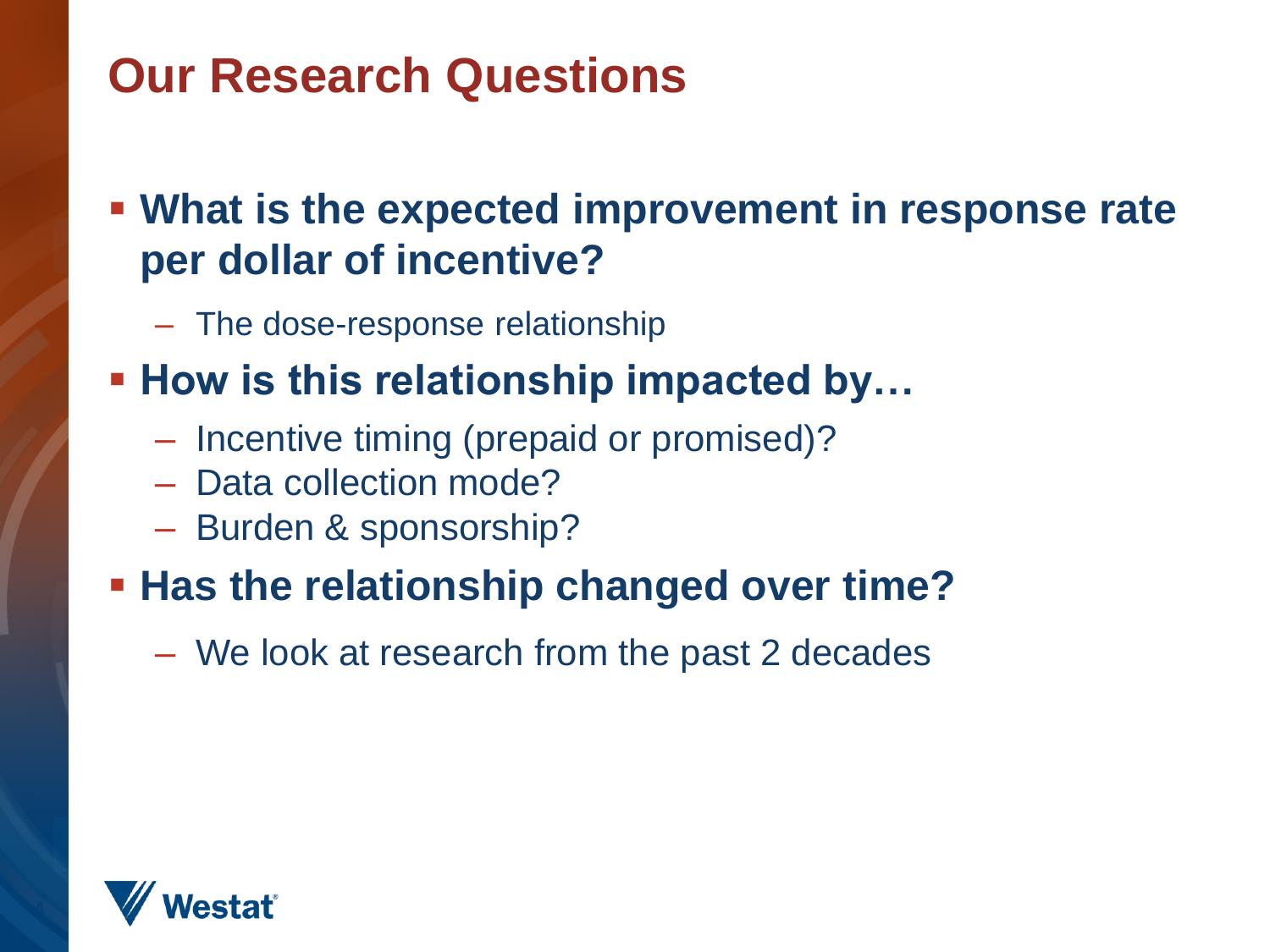# **Methodology – Meta-analysis**

- Meta-analysis of experimental\* literature on incentive use…
	- Published 1992 or later
	- Pertaining to a mail, telephone or in-person survey
	- Targeted at general population samples
	- Testing monetary incentives offered at the onset of the survey request (prepaid or promised)
	- $-$  In cross-sectional survey, or 1<sup>st</sup> round of panel

*\*comparison of two or more incentives in the same survey*

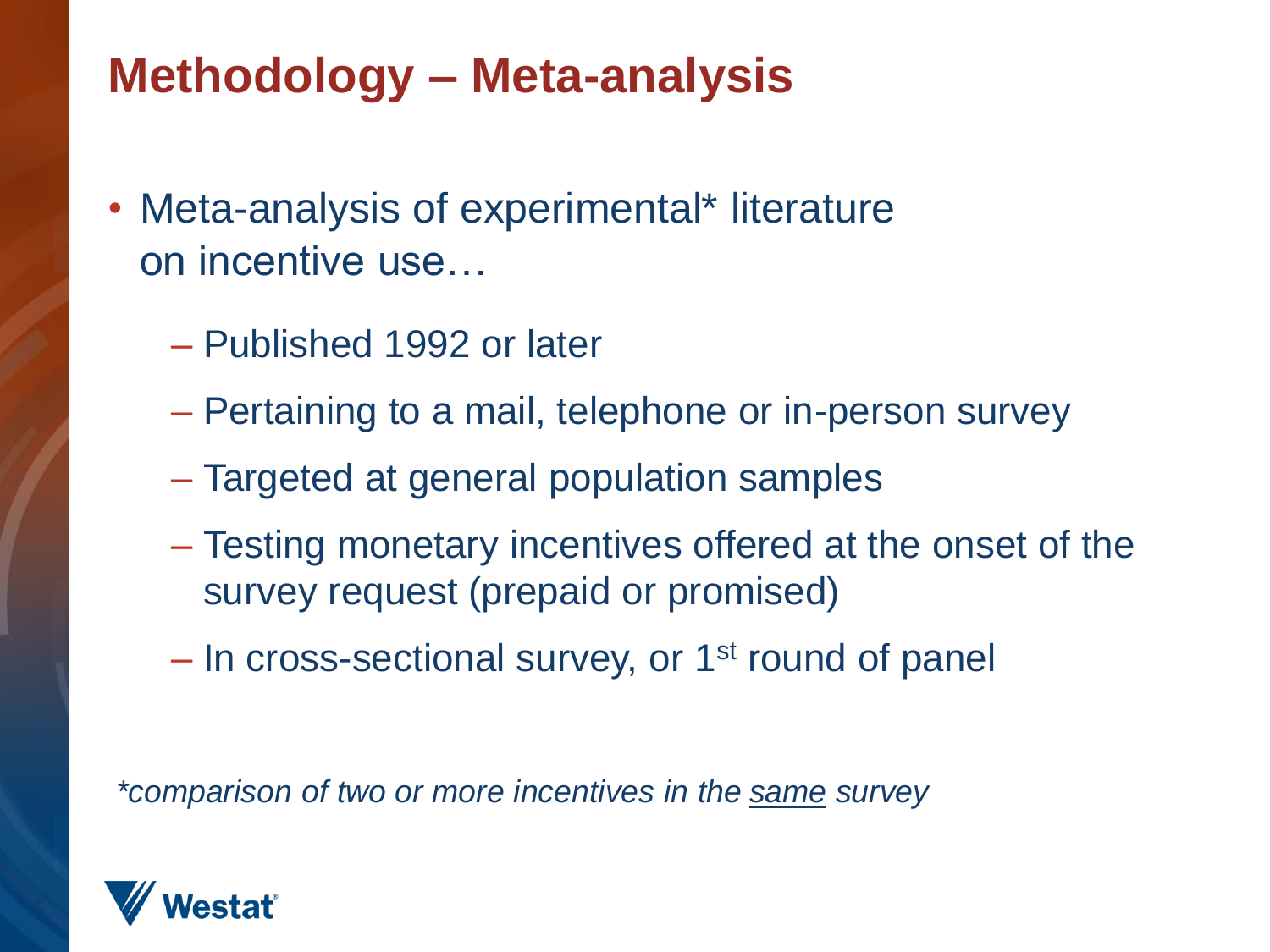# **Methodology – Data Captured**

#### **DV: Response rate**;

- **IV: Incentive amount**, converted to \$2012 USD, natural log transformation
- **Incentive timing** (Prepaid, Promised);
- **Mode** (Mail, Telephone, or In-person);
- **Survey sponsor** (Government/University, or Private);
- **Survey considered burdensome** (Yes, No);
	- Definition from Singer, et al. (1999).
		- Longitudinal; > 1 hour; sensitive questions, addt'l tasks besides survey
- **Year of experiment or year/publication**;

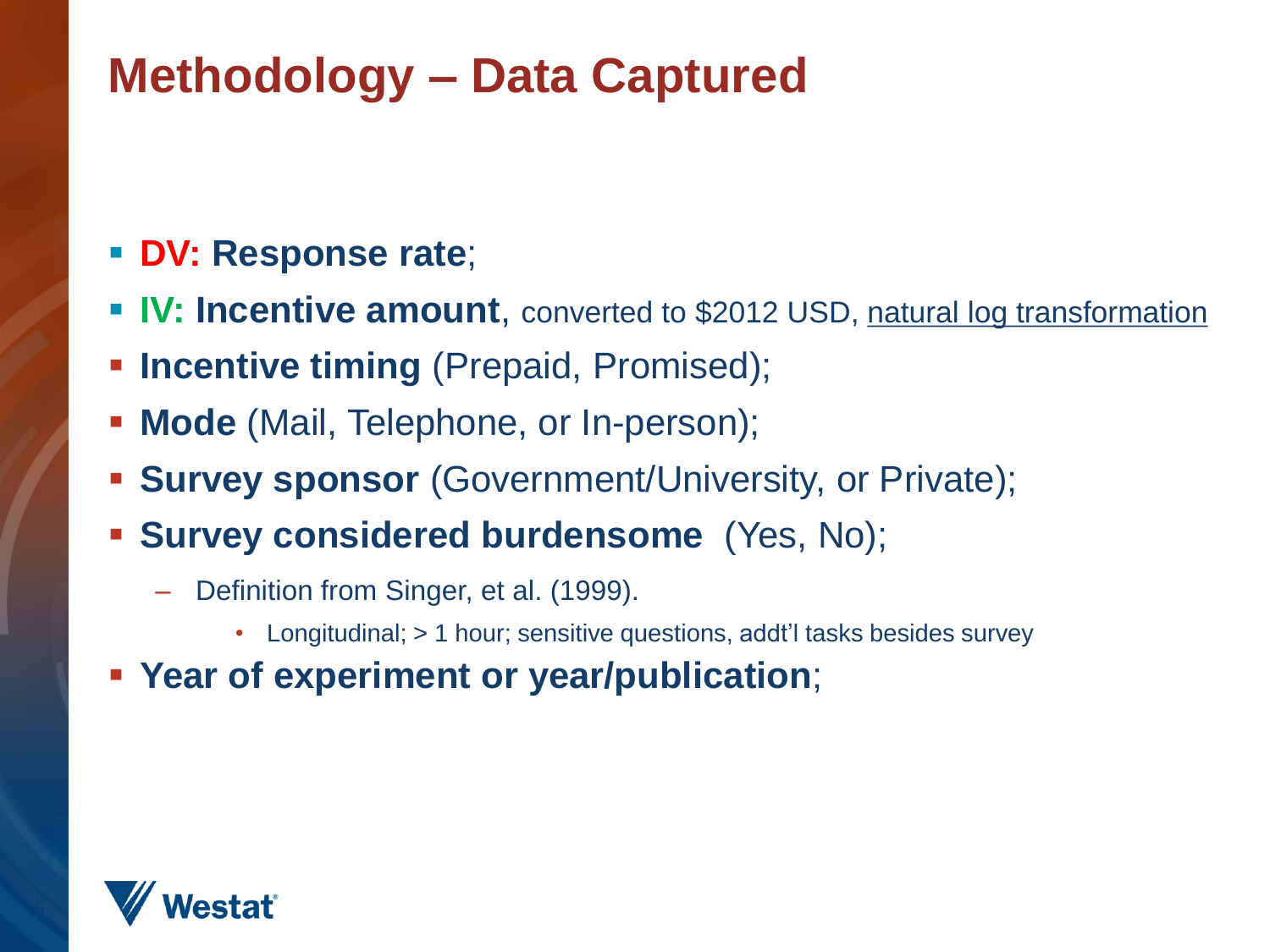# **Meta-analysis – Literature Search**

- After conducting a thorough literature search…
	- Over 200 reports found on incentive effects
		- 40 met criteria for meta-analysis
			- **55 experiments** summarized in 40 reports
				- **178 conditions** tested across 55 experiments

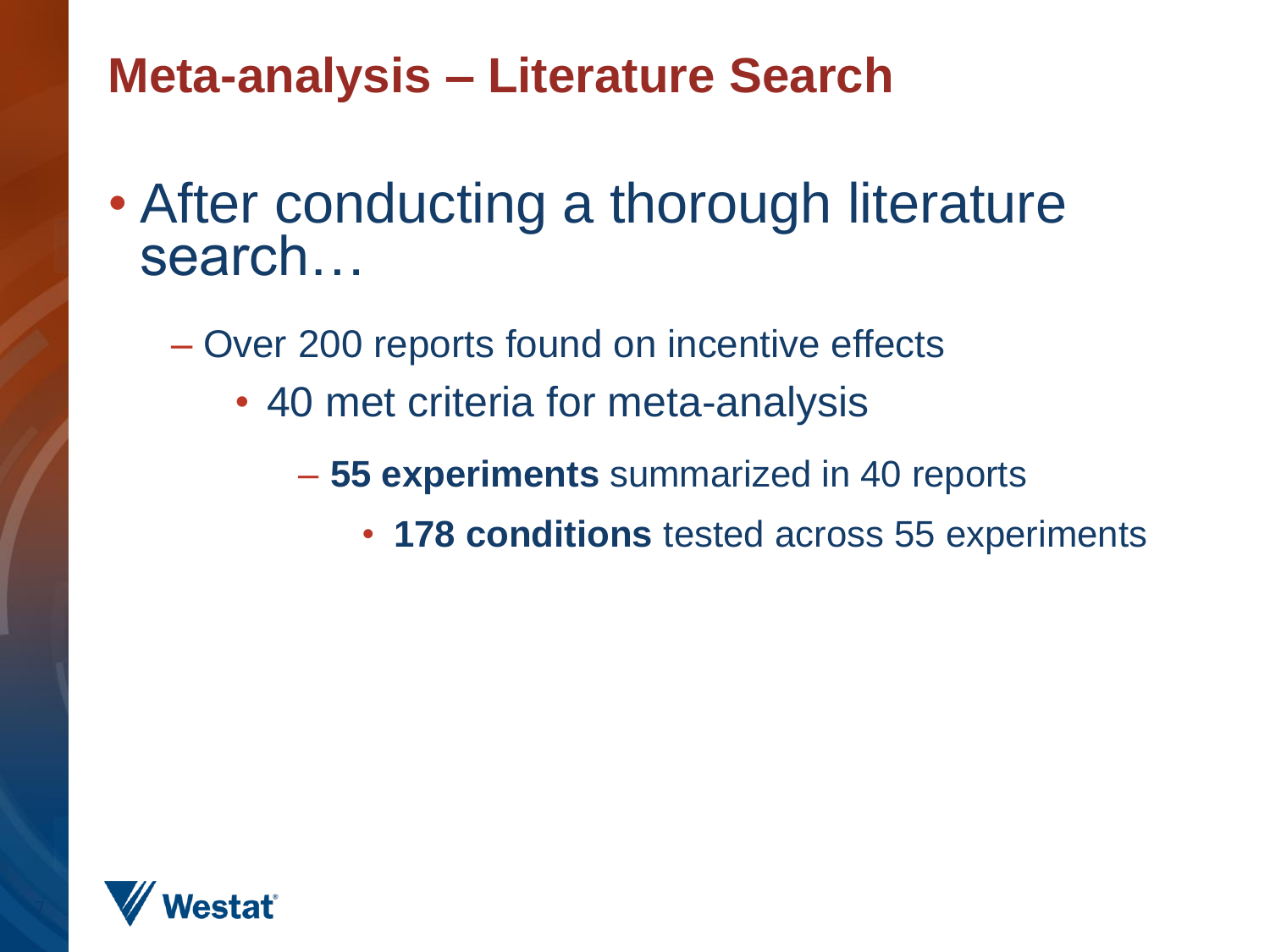# **Data Summary I**

Distribution of experimental conditions by mode of experiment, incentive timing, and incentive value details.

|                                 | <b>Telephone</b><br>$(n = 59)$ | <b>Mail</b><br>$(n = 94)$ | <b>In-Person</b><br>$(n = 25)$ |
|---------------------------------|--------------------------------|---------------------------|--------------------------------|
|                                 |                                |                           |                                |
| Prepaid                         | 17                             | 73                        | 8                              |
| Promised                        | 21                             | 2                         | 11                             |
| No Incentive                    | 21                             | 19                        | 6                              |
| <b>Prepaid Values (\$2012)</b>  |                                |                           |                                |
| Min Value                       | \$1.38                         | \$1.06                    | \$1.54                         |
| 25th Percentile                 | \$2.50                         | \$2.82                    | \$10.29                        |
| <b>Median Value</b>             | \$2.82                         | \$6.38                    | \$18.44                        |
| <b>75th Percentile</b>          | \$6.89                         | \$11.27                   | \$32.53                        |
| Max Value                       | \$7.04                         | \$56.94                   | \$56.38                        |
| <b>Promised Values (\$2012)</b> |                                |                           |                                |
| Min Value                       | \$5.88                         | \$5.54                    | \$1.54                         |
| 25th Percentile                 | \$12.15                        | \$7.14                    | \$28.96                        |
| <b>Median Value</b>             | \$21.46                        | \$8.75                    | \$36.85                        |
| <b>75th Percentile</b>          | \$29.27                        | \$10.35                   | \$52.98                        |
| Max Value                       | \$50.07                        | \$11.96                   | \$74.65                        |
|                                 |                                |                           |                                |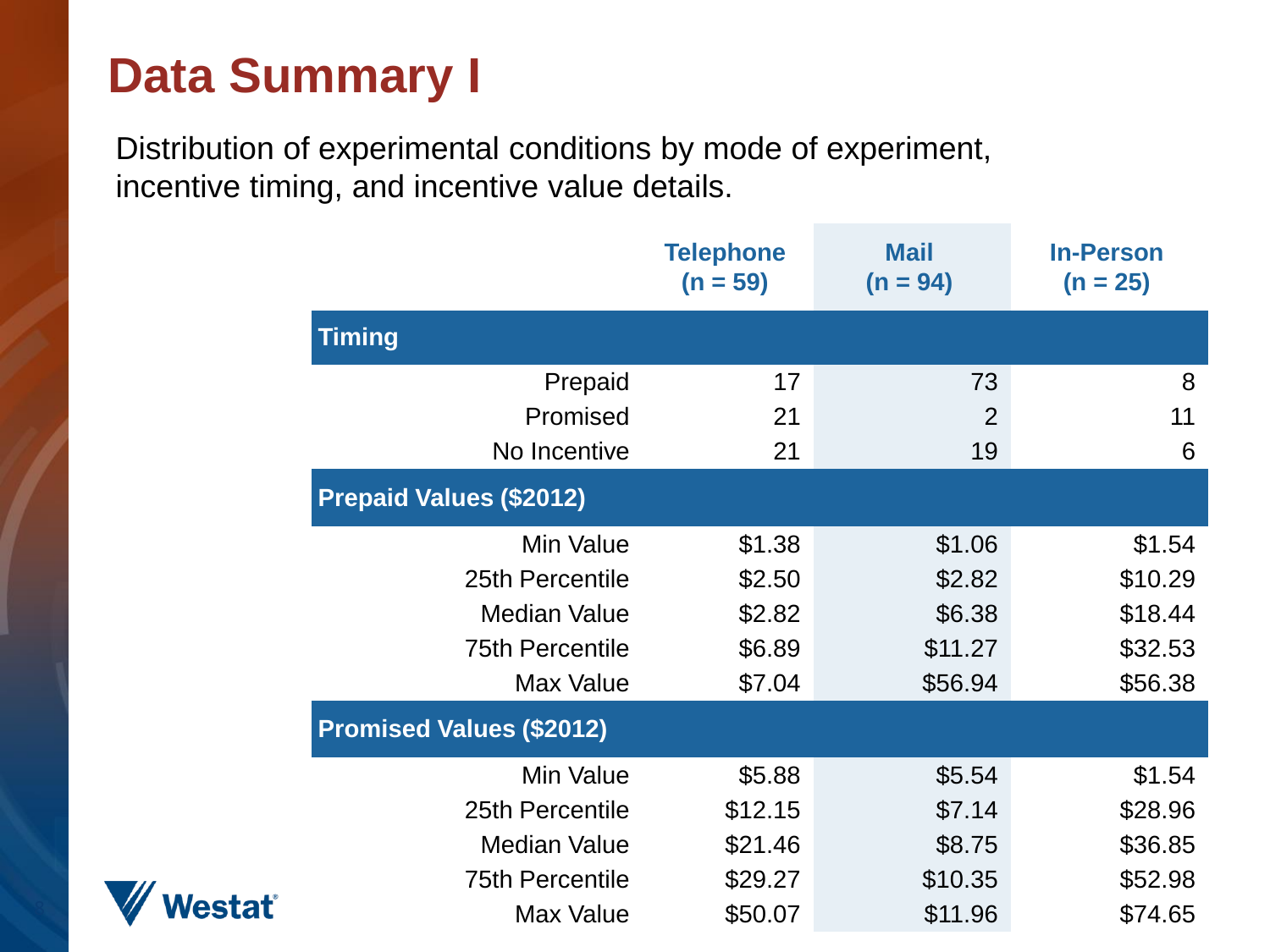# **Data Summary II**

Distribution of experimental conditions by mode of experiment, year, burden, and survey sponsorship.

|                    |                   | <b>Telephone</b><br>$(n = 59)$ | <b>Mail</b><br>$(n = 94)$ | <b>In-Person</b><br>$(n = 25)$ |
|--------------------|-------------------|--------------------------------|---------------------------|--------------------------------|
| <b>Year</b>        |                   |                                |                           |                                |
| 1987-1991          |                   | $\overline{2}$                 | $\overline{0}$            | 4                              |
| 1992-1996          |                   | 11                             | 4                         | 3                              |
| 1997-2001          |                   | 21                             | 54                        | 3                              |
| 2002-2006          |                   | 21                             | 23                        | 6                              |
| 2007-2011          |                   | $\overline{4}$                 | 13                        | 9                              |
| <b>Burden</b>      |                   |                                |                           |                                |
| Low Burden         |                   | 59                             | 38                        | 3                              |
| <b>High Burden</b> |                   | $\overline{0}$                 | 56                        | 22                             |
| <b>Sponsor</b>     |                   |                                |                           |                                |
| Government         |                   | 25                             | 36                        | 21                             |
|                    | <b>University</b> | 24                             | 16                        | $\overline{4}$                 |
|                    | Private           | 10                             | 42                        | 0                              |

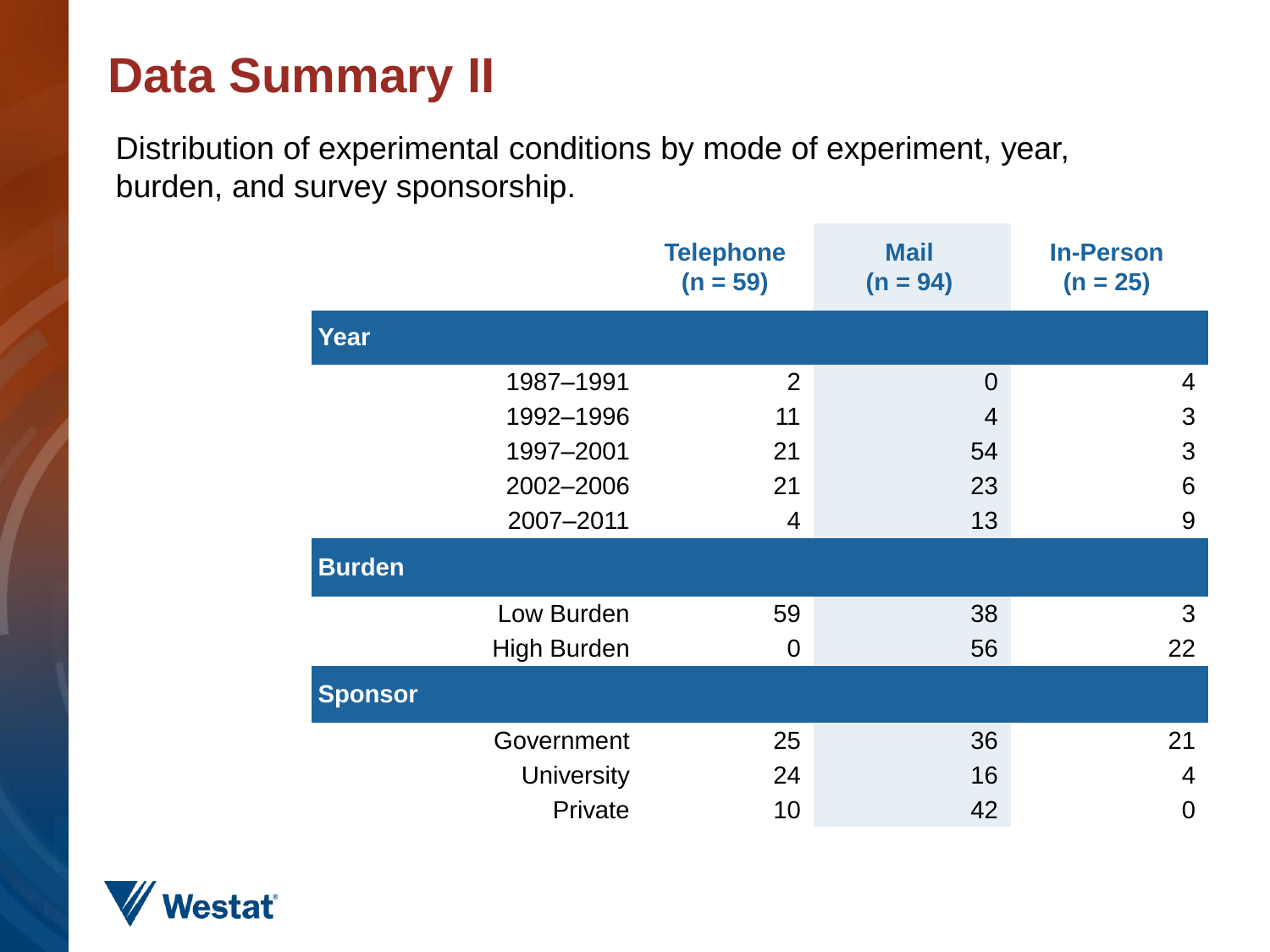# **Methodology – Statistical Analysis**

- **Hierarchical regression model** 
	- Level 1: Conditions
	- Level 2: Experiments
- **Weighted by precision** 
	- Based on condition sample size

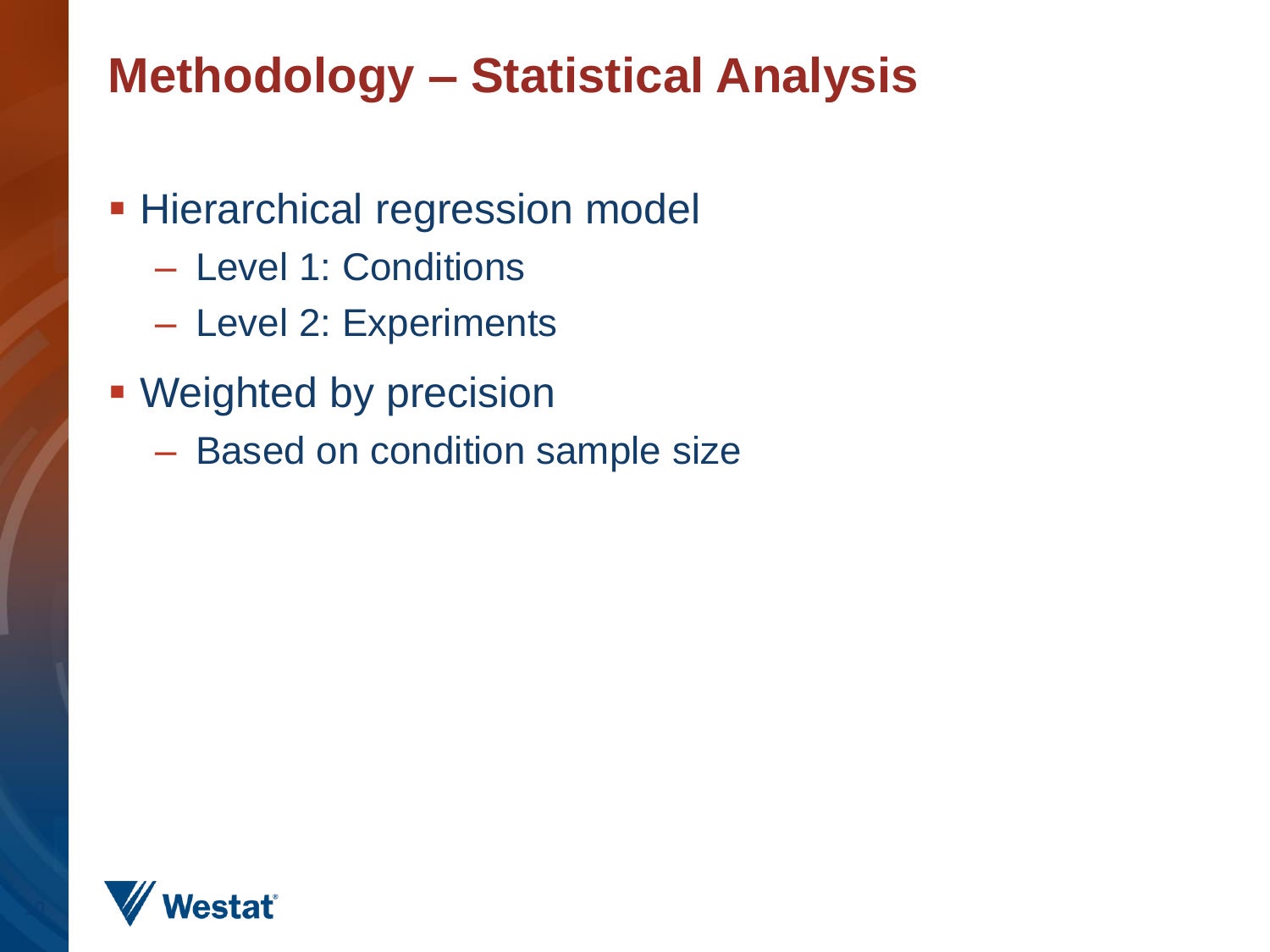# **Regression Model Predicting Response Rate**

| Parameter                       | B       | S.E.        |
|---------------------------------|---------|-------------|
| Intercept                       | 0.26    | $(0.062)*$  |
| $In(5)$ [prepaid]               | 0.06    | $(0.009)*$  |
| <b>Mail</b>                     | 0.01    | (0.056)     |
| <b>In-Person</b>                | 0.37    | $(0.092)*$  |
| <b>High Burden</b>              | $-0.27$ | $(0.063)*$  |
| <b>Gov./Univ. Sponsor</b>       |         |             |
| <b>Year minus 2013</b>          | $-0.02$ | $(0.004)*$  |
| $In(5) \times$ Promised         | $-0.04$ | $(0.011)^*$ |
| $In(5) \times Mail$             | 0.03    | $(0.011)^*$ |
| $ln(5) \times ln$ -Person       | $-0.02$ | (0.016)     |
| $In(5) \times Burden$           |         |             |
| $\ln(\xi)$ x Gov./Univ. Sponsor |         |             |
| $ln(5) \times$ Year             |         |             |
| $In(5)$ x Mail x Promised       | $-0.05$ | $(0.019)*$  |
| $\ln(5)$ x In-Person x Promised | 0.03    | (0.020)     |

 $* p < .05$ 

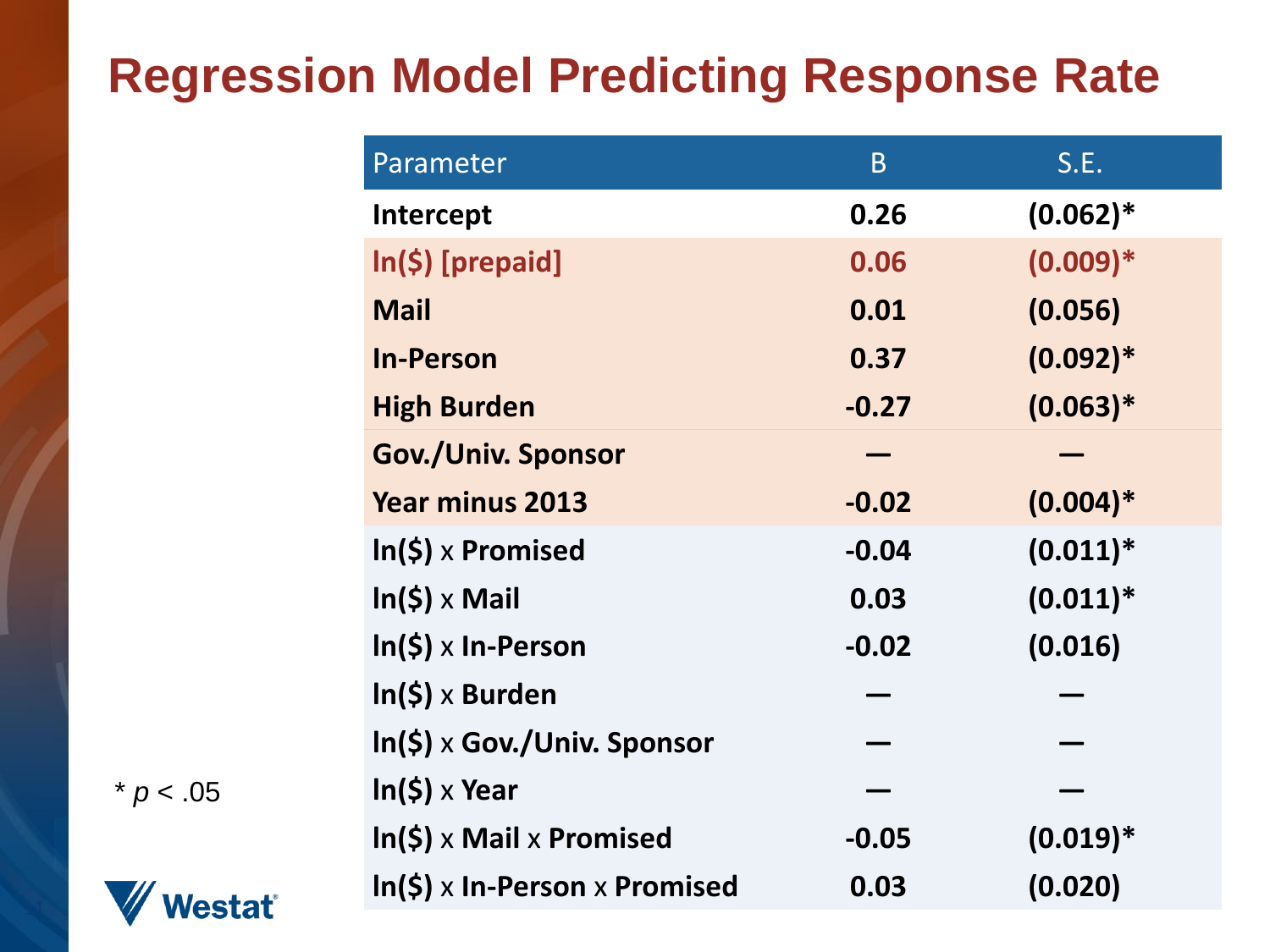# **Change In RR by Mode/Timing**



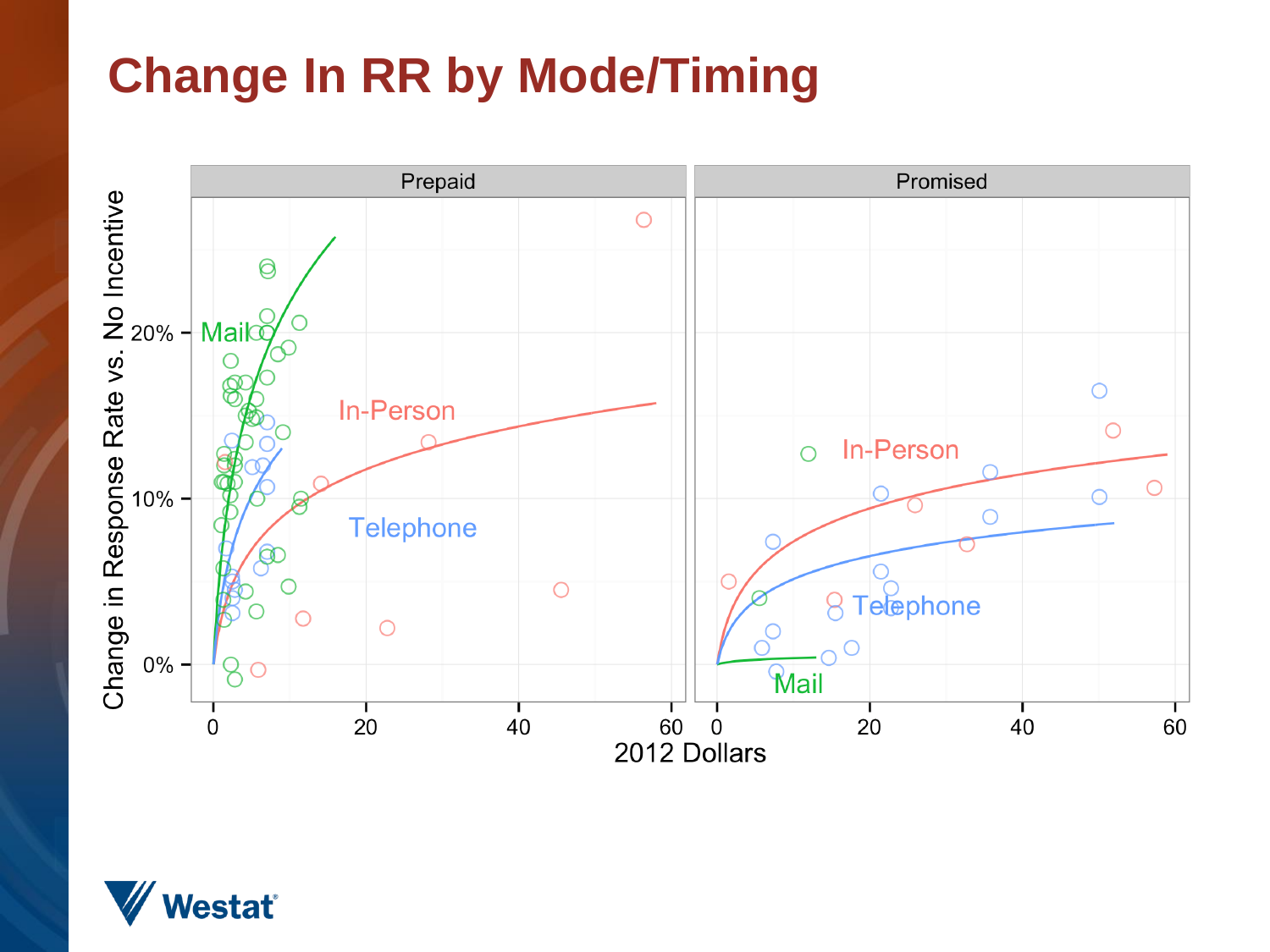Estimated improvement in response rate relative to no incentive by incentive value, timing and mode.

| 2012\$ | <b>Mail prepaid</b> | <b>Phone</b><br>prepaid | <b>Phone</b><br>promised | In person |
|--------|---------------------|-------------------------|--------------------------|-----------|
| \$1    | $+.06$              | $+.04$                  | $+.01$                   | $+.02$    |
| \$2    | .10                 | .07                     | .02                      | .03       |
| \$3    | .12                 | .08                     | .03                      | .04       |
| \$4    | .14                 | .10                     | .03                      | .05       |
| \$5    | .16                 | .11                     | .04                      | .05       |
| \$10   | .22                 | .14                     | .05                      | .07       |
| \$15   | .25                 | .17                     | .06                      | .08       |
| \$20   | .27                 | .18                     | .06                      | .09       |
| \$30   | .31                 | .21                     | .07                      | .10       |
| \$40   | .33                 | .22                     | .07                      | .11       |
| \$50   | .35                 | .24                     | .08                      | .12       |



**Estimates based on little or no experimental evidence**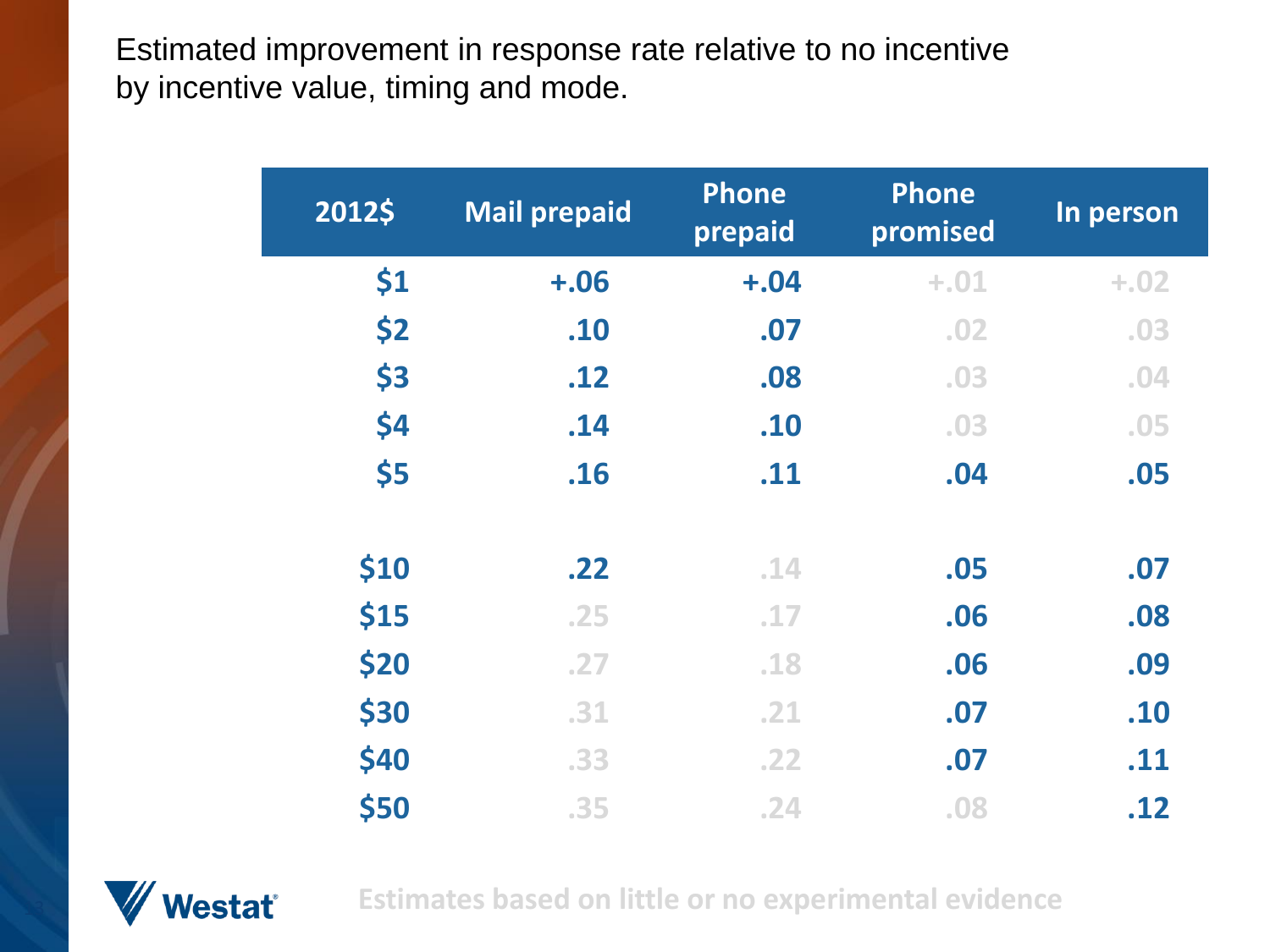# **Incentive Conclusions**

- Effects on response rates:
	- Dependent on mode and incentive timing
	- Still much variability across studies
- Effect of survey characteristics:
	- Incentive timing matters
		- Most important in telephone surveys
		- Least important for in-person surveys
		- Inconclusive for mail
	- Findings inconclusive for sponsorship, burden
- Effects over time:
	- No changes observed over time\*
		- \*mitigated by declining response rate overall

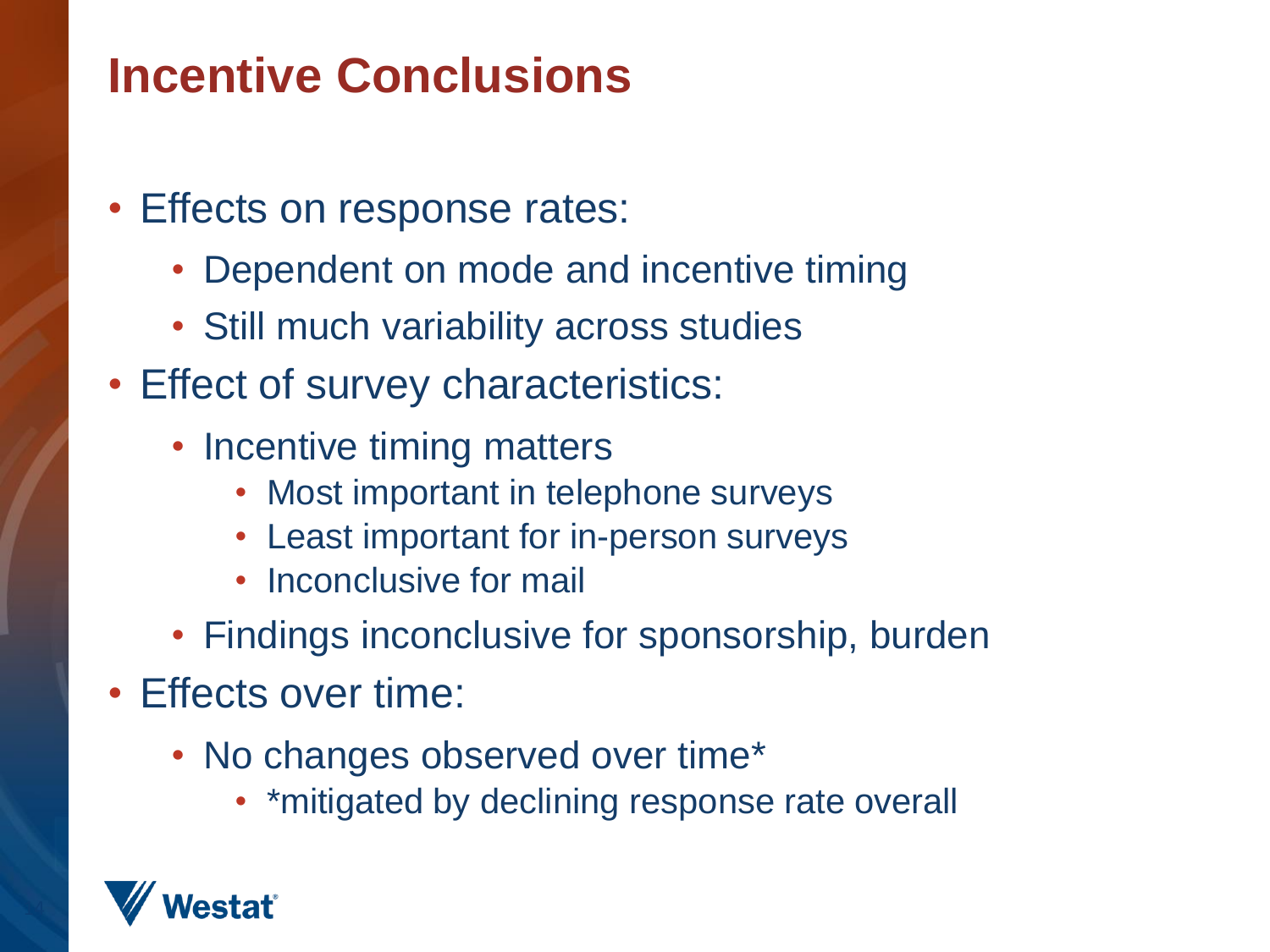## **Response Rates, 2000–2014:** All Studies

(*Williams, Brick & Hubbard (2016)*)



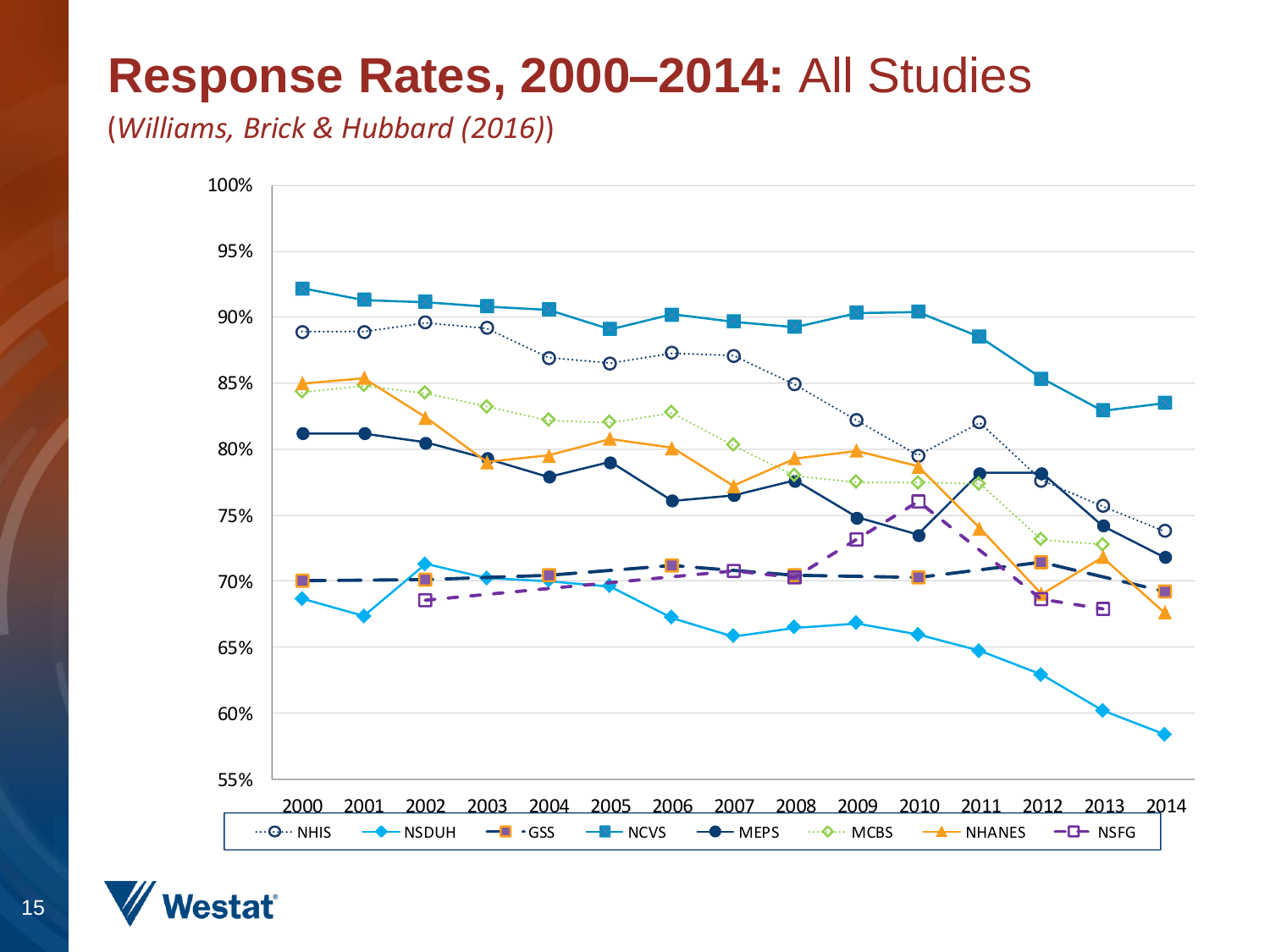# **GSS Incentives, 2004–2014**

(*Williams, Brick & Hubbard (2016)*)





estať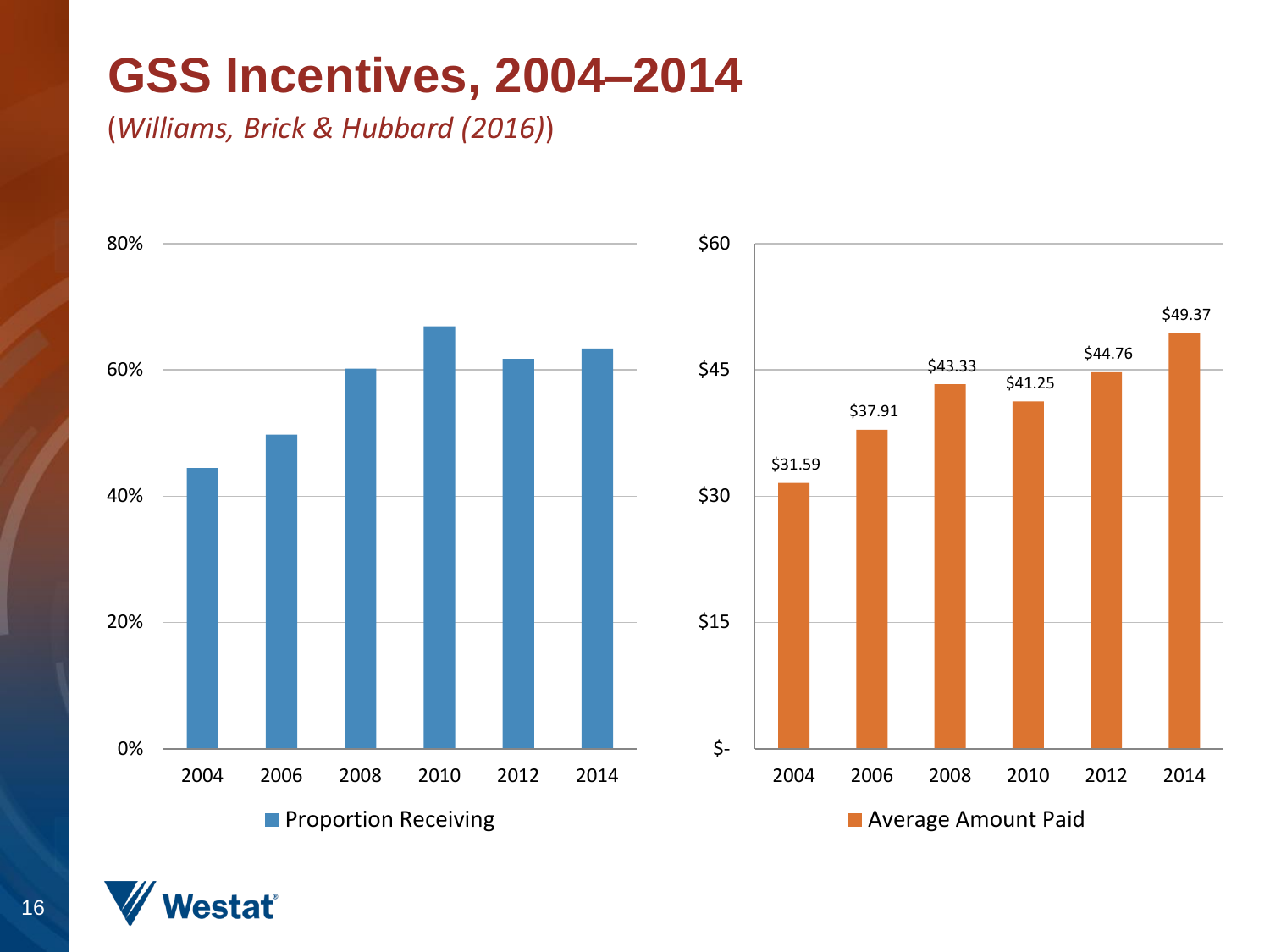# **Incentives and Longitudinal Surveys**

- **Incentives work similarly in panel surveys as they do in** cross-sectional surveys
	- "the evidence suggests consistently that attrition rates would be higher in the absence of incentives, but we have limited knowledge of what the optimum strategies are for any given design…" (*Laurie & Lynn, 2009*)
- **Some evidence that cost of increased incentives** partially offset by reductions in other data collection costs over time

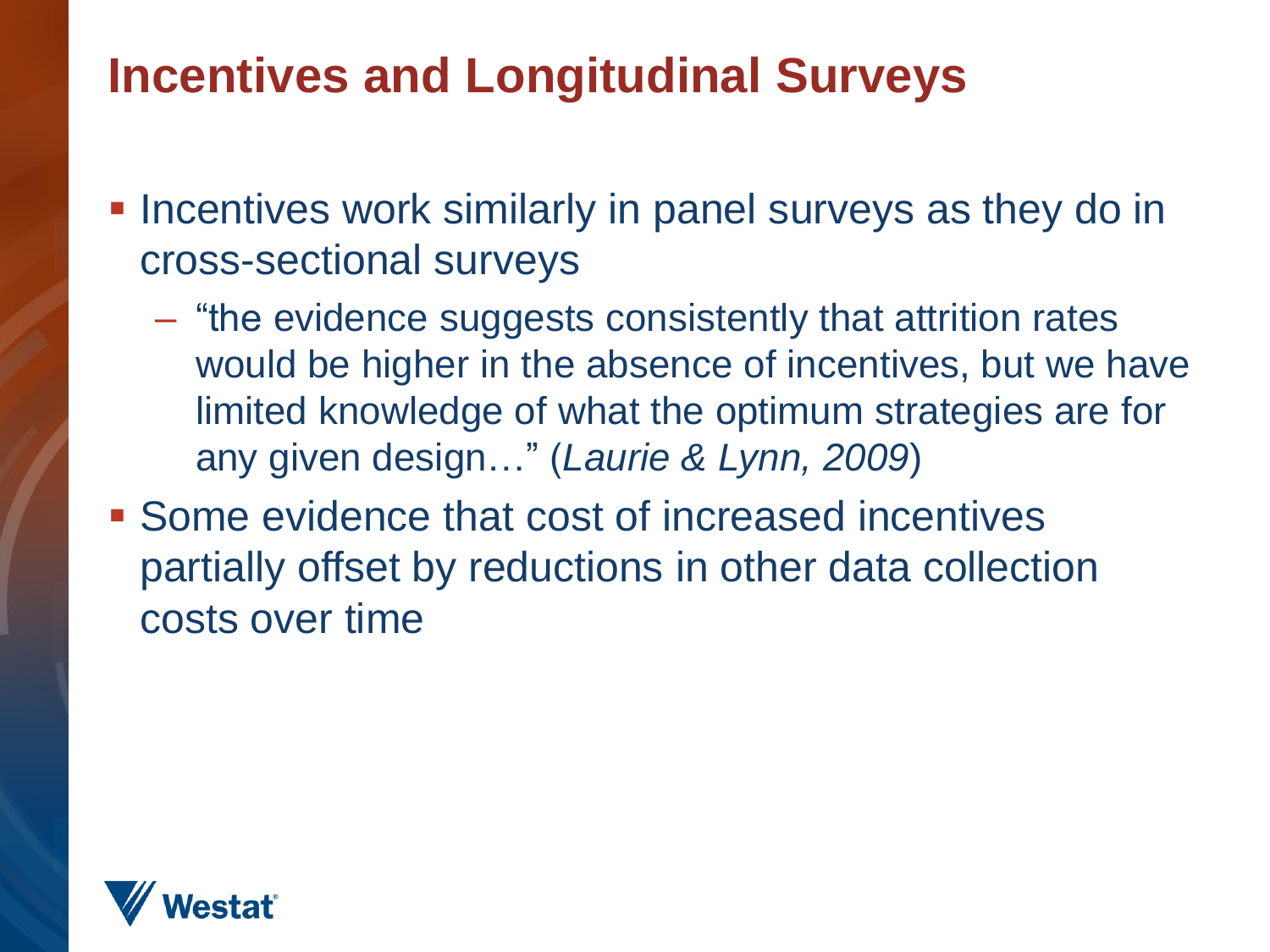# **Incentives, Data Quality, and Costs**

- **Example 2** Literature mixed on impact of incentives on other data quality indicators (*Singer & Ye, 2013*)
	- Sample composition
	- Item missing, completion rates
	- Nonresponse bias
- **Some evidence that incentives can facilitate reductions** in other data collection costs
	- Cost-savings greatest when these costs are high

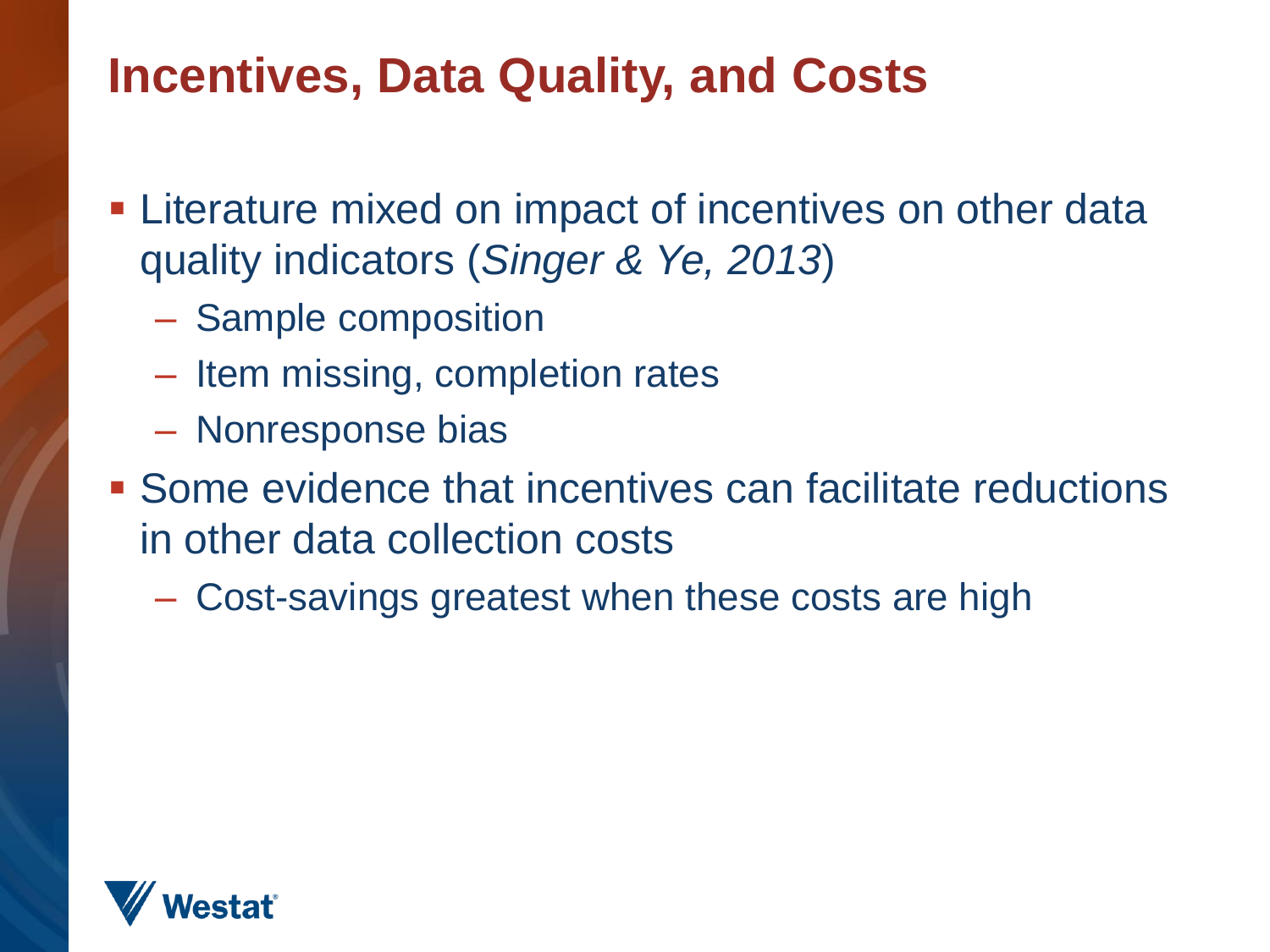## **Future Research**

- **Incentives for web surveys** 
	- Lotteries, panel points
- **Quasi-monetary incentives** 
	- Difference between cash vs debit cards?
- **Promised mail incentives** 
	- Mail to web?
- **Incentives for other populations?** 
	- Establishments, physicians, low income?